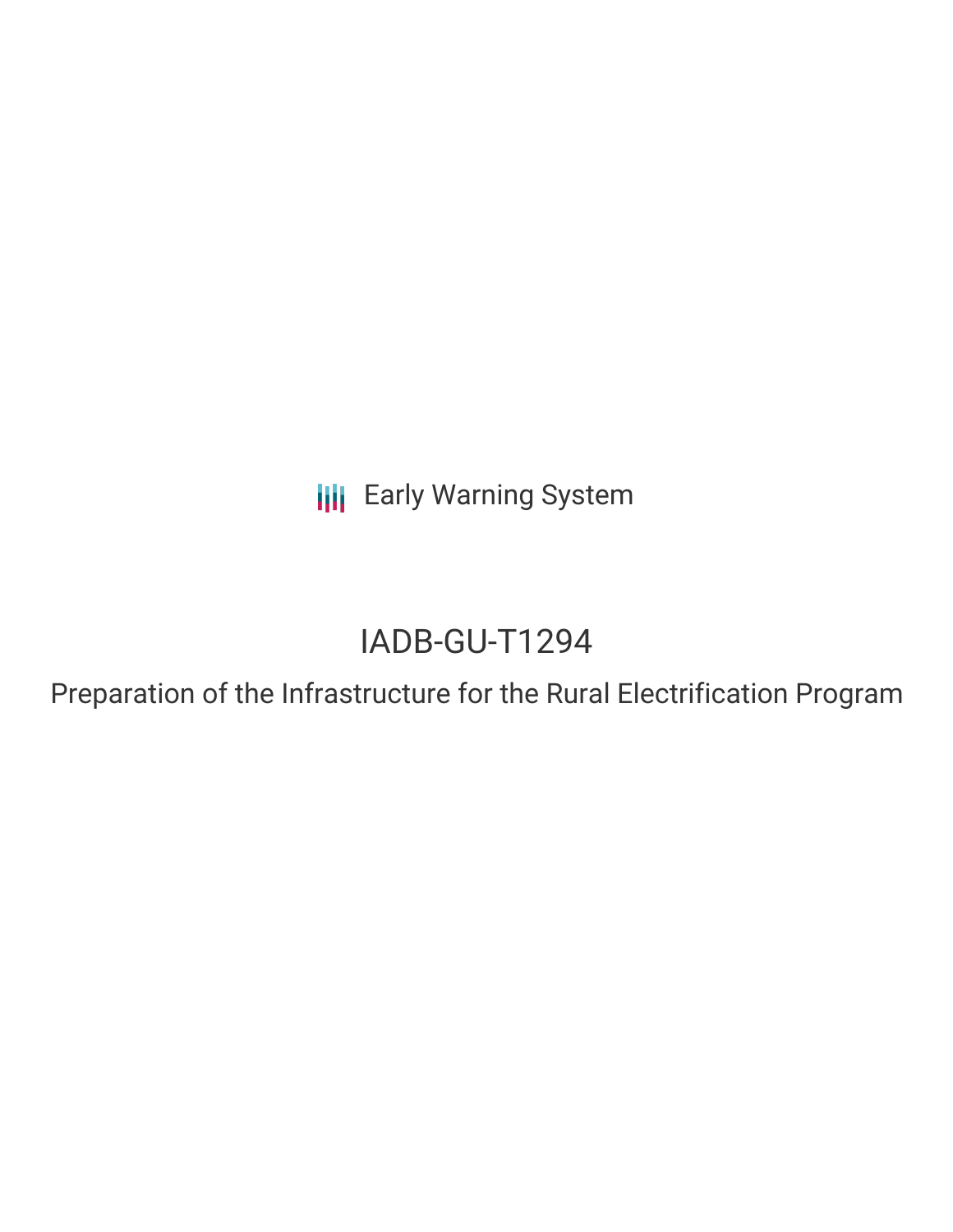

### **Quick Facts**

| <b>Countries</b>               | Guatemala                                     |
|--------------------------------|-----------------------------------------------|
| <b>Financial Institutions</b>  | Inter-American Development Bank (IADB)        |
| <b>Status</b>                  | Approved                                      |
| <b>Bank Risk Rating</b>        | B                                             |
| <b>Voting Date</b>             | 2020-07-10                                    |
| <b>Borrower</b>                | Government of Guatemala                       |
| <b>Sectors</b>                 | Energy, Infrastructure, Technical Cooperation |
| <b>Investment Type(s)</b>      | Grant                                         |
| <b>Investment Amount (USD)</b> | \$0.20 million                                |
| <b>Project Cost (USD)</b>      | $$0.20$ million                               |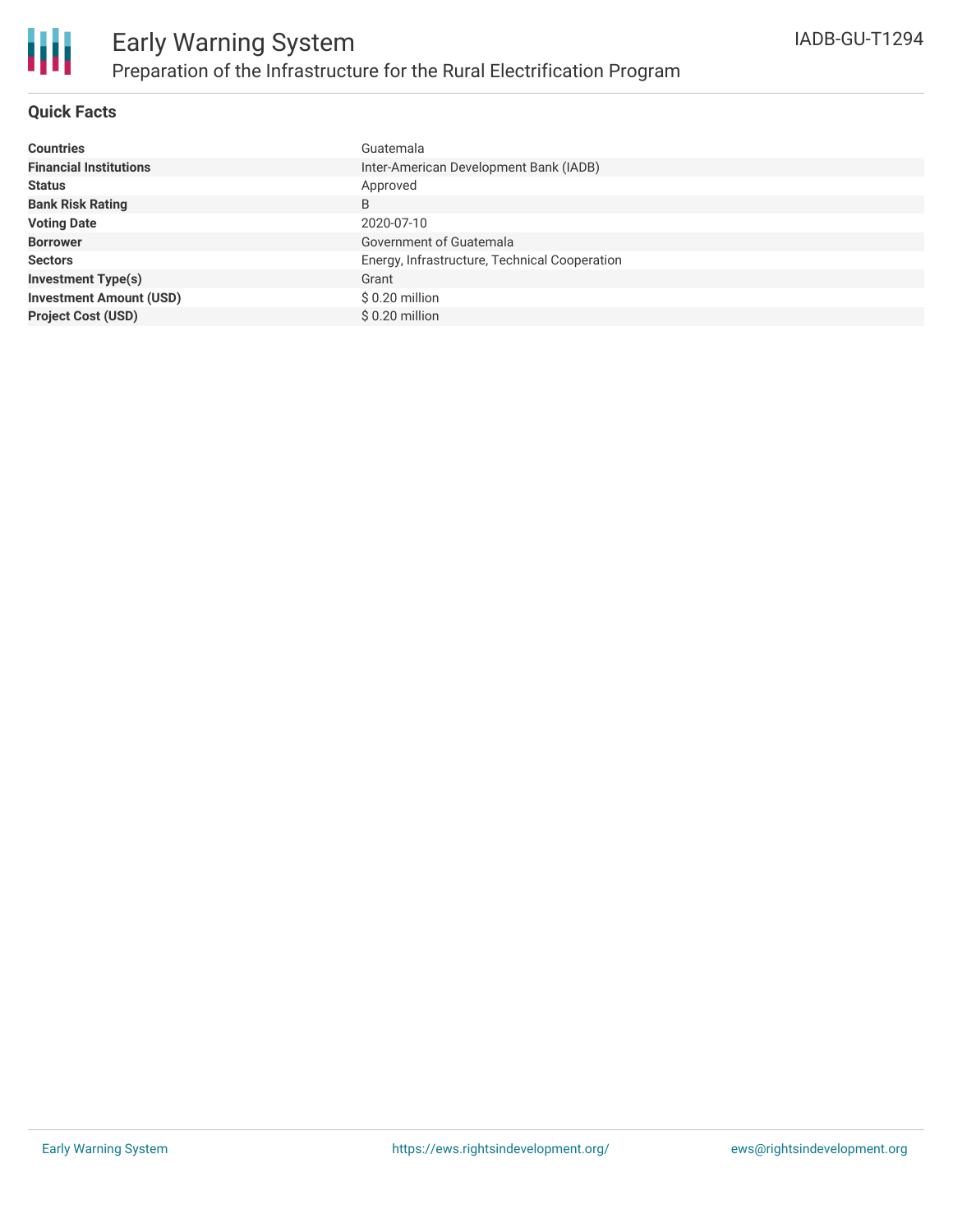

## **Project Description**

The general objective of the TC is to perform the technical, social and environmental studies required for the investment program to increase the country's electricity coverage in the areas with the greatest deficits and which are close to the existing electrical infrastructure. The technical studies will provide the designs on: (i) densification of the networks, incorporating new homes into the service in areas that are already covered; (ii) extension of the grids, by means of increasing the geographic coverage of the system effectively and efficiently; and (iii) strengthening of the networks to be extended, including the modification of its topology, as to guarantee the quality of the service required by the technical standards. In addition, environmental impact studies and environmental management plans, as well as social plans will be made in accordance with bank policies and national laws. Final products will comply with the requirements from the Public Finance Ministry, Natural Resources Ministry, Energy Ministry and Planning Secretariat to issue all the permits and licenses to proceed with the works, allowing a faster execution of the program.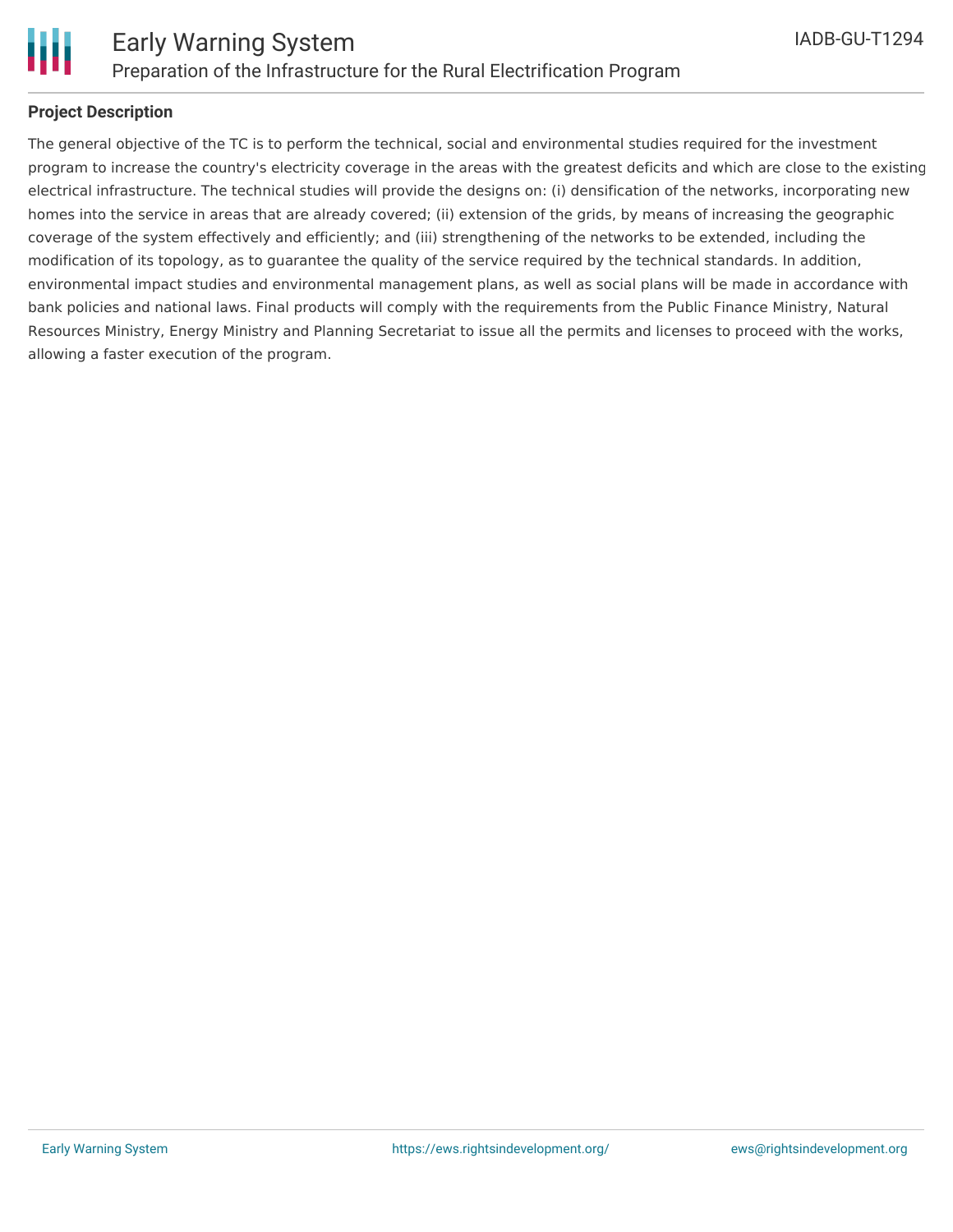

# Early Warning System Preparation of the Infrastructure for the Rural Electrification Program

### **Investment Description**

• Inter-American Development Bank (IADB)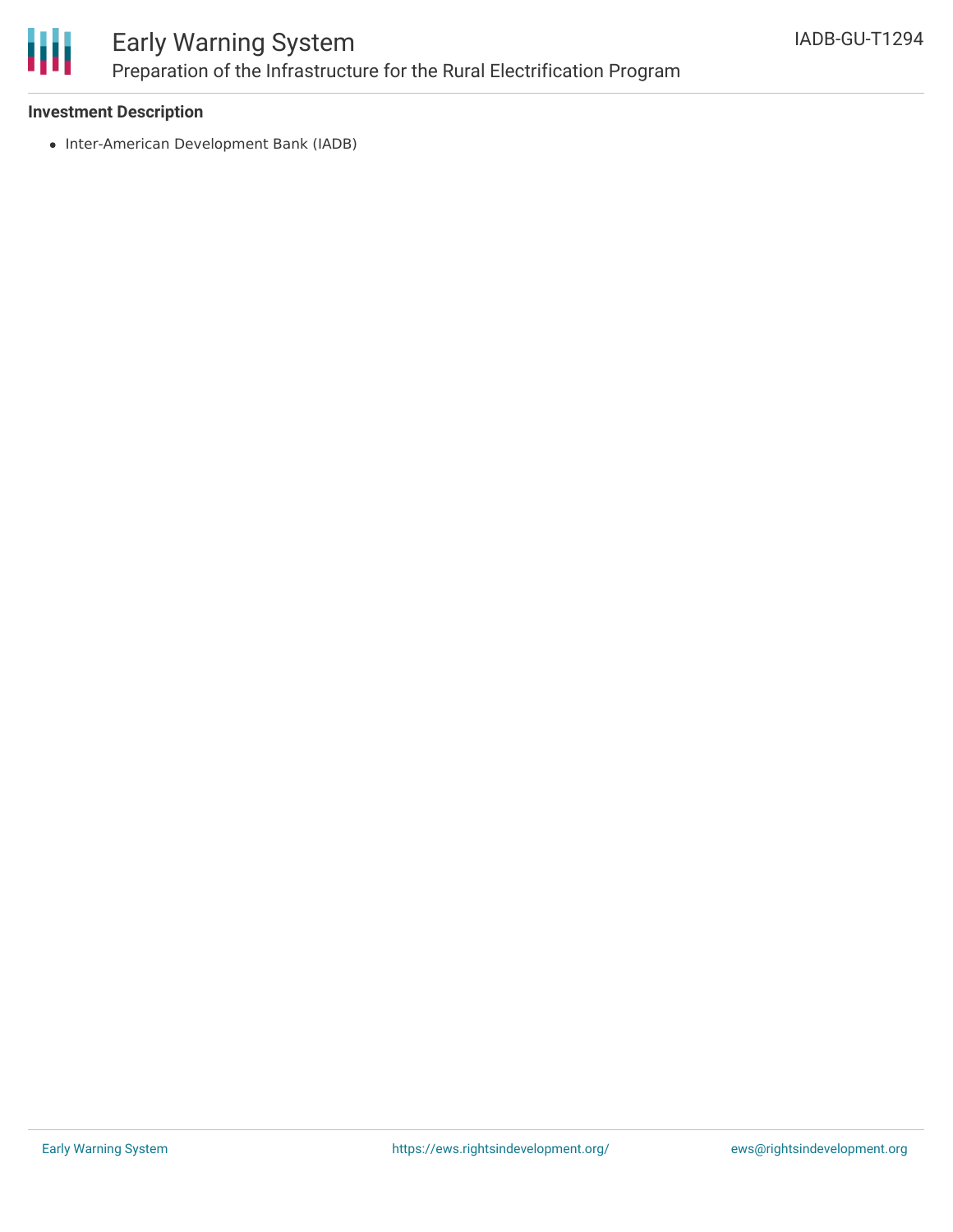#### **Contact Information**

#### ACCOUNTABILITY MECHANISM OF IADB

The Independent Consultation and Investigation Mechanism (MICI) is the independent complaint mechanism and fact-finding body for people who have been or are likely to be adversely affected by an Inter-American Development Bank (IDB) or Inter-American Investment Corporation (IIC)-funded project. If you submit a complaint to MICI, they may assist you in addressing the problems you raised through a dispute-resolution process with those implementing the project and/or through an investigation to assess whether the IDB or IIC is following its own policies for preventing or mitigating harm to people or the environment. You can submit a complaint by sending an email to MICI@iadb.org. You can learn more about the MICI and how to file a complaint at http://www.iadb.org/en/mici/mici,1752.html (in English) or http://www.iadb.org/es/mici/mici,1752.html (Spanish).